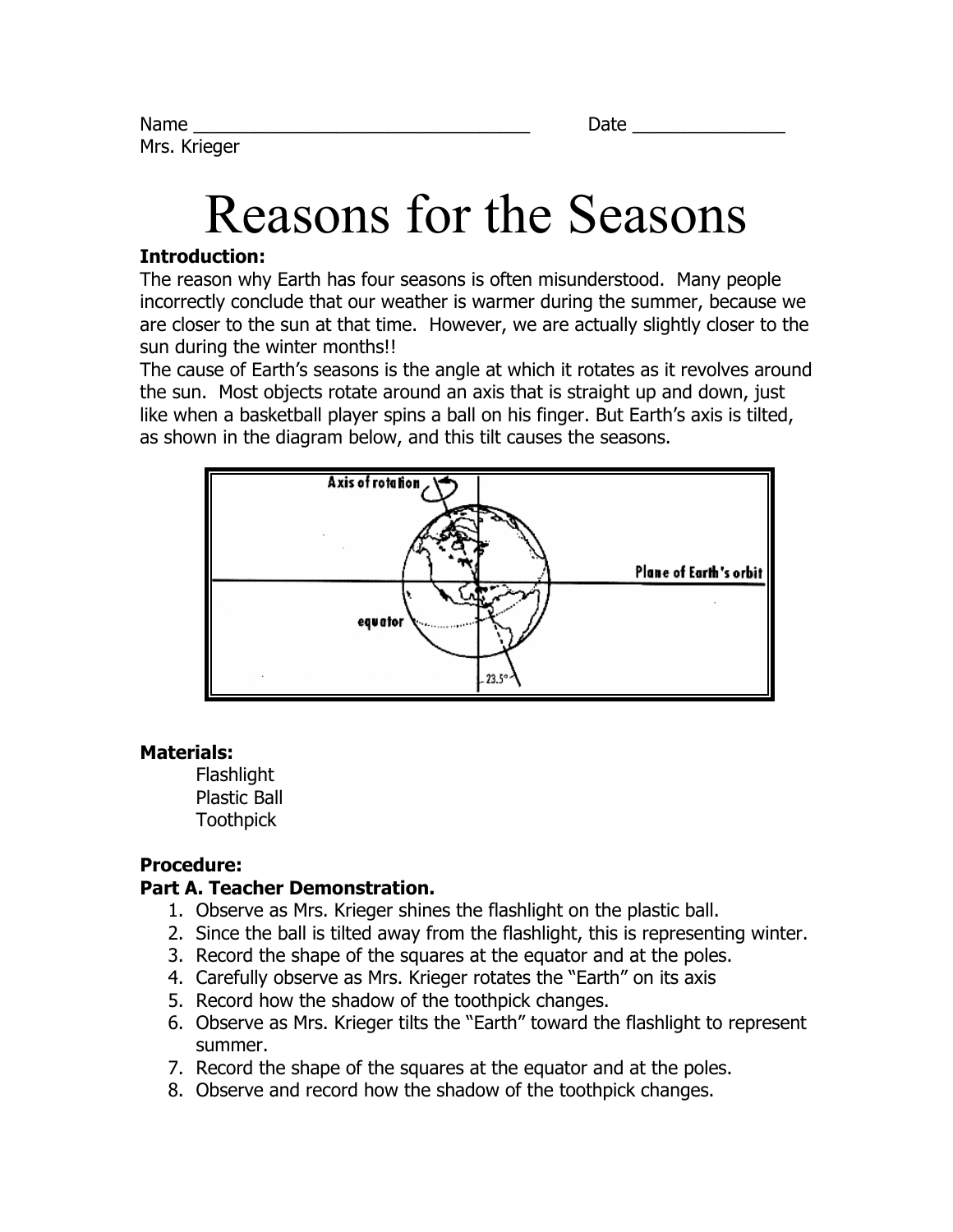#### **Data Table:**

| <b>Winter</b>    | <b>Observations</b> |
|------------------|---------------------|
| Shape of Squares |                     |
| At Equator       |                     |
| Shape of Squares |                     |
| At Poles         |                     |
| Shadow of        |                     |
| <b>Toothpick</b> |                     |
| <b>Summer</b>    | <b>Observations</b> |
| Shape of Squares |                     |
| At Equator       |                     |
| Shape of Squares |                     |
| At Poles         |                     |
| Shadow of        |                     |
| <b>Toothpick</b> |                     |

## **Questions:**

- 1. When it is winter in the Northern Hemisphere, which areas on Earth get the most concentrated amount of light? Which areas get the most concentrated light when it is summer in the Northern Hemisphere?
- 2. If the squares projected on the ball become larger, what can you conclude about the amount of heat distributed in each square?

 $\overline{a_1}$  ,  $\overline{a_2}$  ,  $\overline{a_3}$  ,  $\overline{a_4}$  ,  $\overline{a_5}$  ,  $\overline{a_6}$  ,  $\overline{a_7}$  ,  $\overline{a_8}$  ,  $\overline{a_9}$  ,  $\overline{a_9}$  ,  $\overline{a_1}$  ,  $\overline{a_2}$  ,  $\overline{a_3}$  ,  $\overline{a_4}$  ,  $\overline{a_5}$  ,  $\overline{a_7}$  ,  $\overline{a_8}$  ,

 $\overline{a_1}$  ,  $\overline{a_2}$  ,  $\overline{a_3}$  ,  $\overline{a_4}$  ,  $\overline{a_5}$  ,  $\overline{a_6}$  ,  $\overline{a_7}$  ,  $\overline{a_8}$  ,  $\overline{a_9}$  ,  $\overline{a_9}$  ,  $\overline{a_1}$  ,  $\overline{a_2}$  ,  $\overline{a_3}$  ,  $\overline{a_4}$  ,  $\overline{a_5}$  ,  $\overline{a_7}$  ,  $\overline{a_8}$  ,

 $\overline{a_1}$  ,  $\overline{a_2}$  ,  $\overline{a_3}$  ,  $\overline{a_4}$  ,  $\overline{a_5}$  ,  $\overline{a_6}$  ,  $\overline{a_7}$  ,  $\overline{a_8}$  ,  $\overline{a_9}$  ,  $\overline{a_9}$  ,  $\overline{a_1}$  ,  $\overline{a_2}$  ,  $\overline{a_3}$  ,  $\overline{a_4}$  ,  $\overline{a_5}$  ,  $\overline{a_7}$  ,  $\overline{a_8}$  ,

 $\overline{a_1}$  ,  $\overline{a_2}$  ,  $\overline{a_3}$  ,  $\overline{a_4}$  ,  $\overline{a_5}$  ,  $\overline{a_6}$  ,  $\overline{a_7}$  ,  $\overline{a_8}$  ,  $\overline{a_9}$  ,  $\overline{a_9}$  ,  $\overline{a_1}$  ,  $\overline{a_2}$  ,  $\overline{a_3}$  ,  $\overline{a_4}$  ,  $\overline{a_5}$  ,  $\overline{a_7}$  ,  $\overline{a_8}$  ,  $\overline{a_1}$  ,  $\overline{a_2}$  ,  $\overline{a_3}$  ,  $\overline{a_4}$  ,  $\overline{a_5}$  ,  $\overline{a_6}$  ,  $\overline{a_7}$  ,  $\overline{a_8}$  ,  $\overline{a_9}$  ,  $\overline{a_9}$  ,  $\overline{a_1}$  ,  $\overline{a_2}$  ,  $\overline{a_3}$  ,  $\overline{a_4}$  ,  $\overline{a_5}$  ,  $\overline{a_7}$  ,  $\overline{a_8}$  ,

 $\overline{a_1}$  ,  $\overline{a_2}$  ,  $\overline{a_3}$  ,  $\overline{a_4}$  ,  $\overline{a_5}$  ,  $\overline{a_6}$  ,  $\overline{a_7}$  ,  $\overline{a_8}$  ,  $\overline{a_9}$  ,  $\overline{a_9}$  ,  $\overline{a_1}$  ,  $\overline{a_2}$  ,  $\overline{a_3}$  ,  $\overline{a_4}$  ,  $\overline{a_5}$  ,  $\overline{a_7}$  ,  $\overline{a_8}$  ,  $\overline{a_1}$  ,  $\overline{a_2}$  ,  $\overline{a_3}$  ,  $\overline{a_4}$  ,  $\overline{a_5}$  ,  $\overline{a_6}$  ,  $\overline{a_7}$  ,  $\overline{a_8}$  ,  $\overline{a_9}$  ,  $\overline{a_9}$  ,  $\overline{a_1}$  ,  $\overline{a_2}$  ,  $\overline{a_3}$  ,  $\overline{a_4}$  ,  $\overline{a_5}$  ,  $\overline{a_7}$  ,  $\overline{a_8}$  ,

- 3. What time of year will the toothpick's shadow be longest? When will the shadow be shortest?
- 4. How are the amounts of heat and light received in a square related to the angle of the sun's rays? \_\_\_\_\_\_\_\_\_\_\_\_\_\_\_\_\_\_\_\_\_\_\_\_\_\_\_\_\_\_\_\_\_\_\_\_\_\_\_\_
- 5. How can you use your observations to explain what causes the seasons?

#### **Part B.**

- 1. From a height of 15 cm, shine the flashlight straight down at the grid on the following page (90° angle).
- 2. Trace the lighted area with a pencil and label it  $#1$ .
- 3. Keeping the flashlight 15 cm above your paper, change the angle of the flashlight to about 30°.
- 4. Trace the lighted area and label it #2.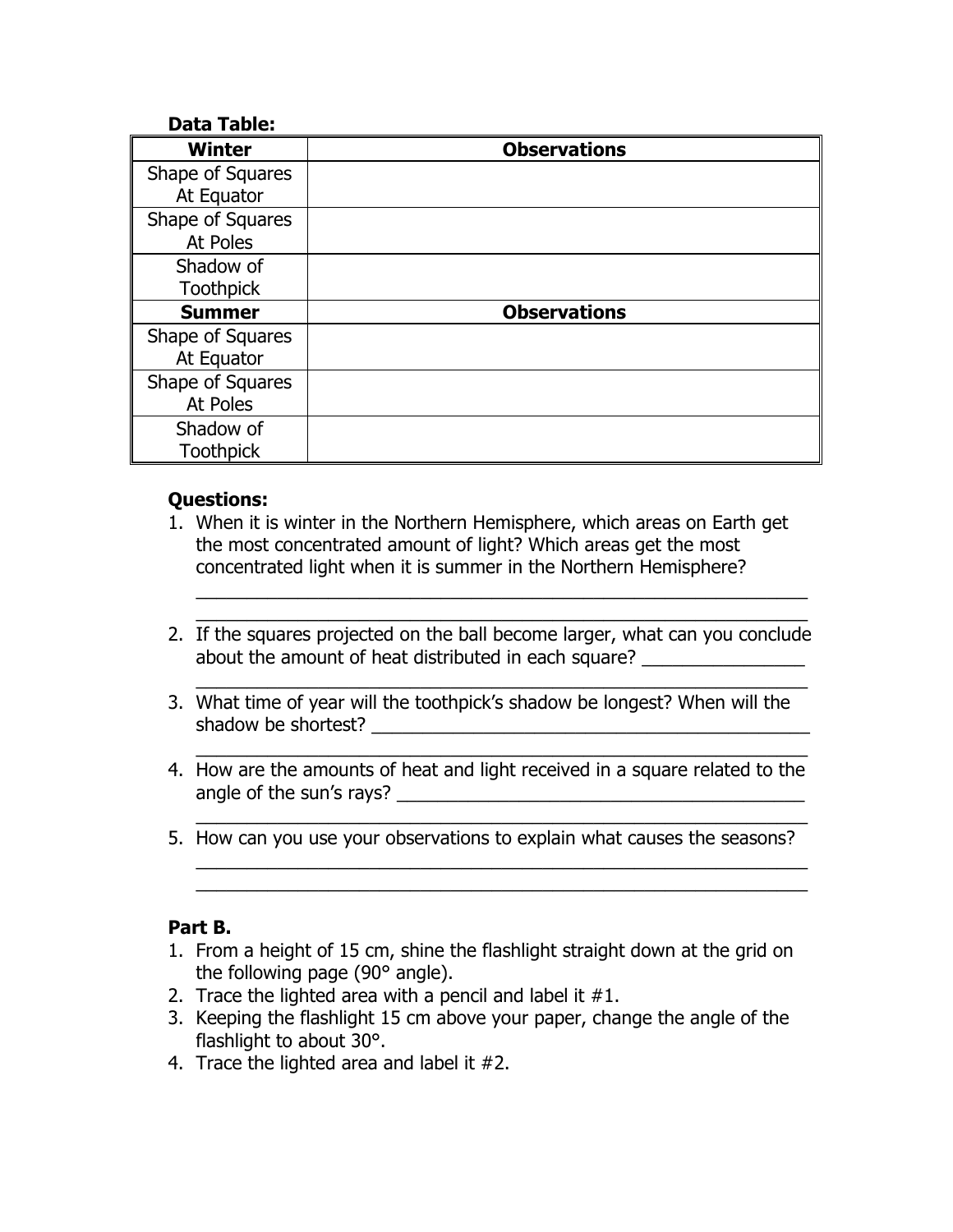## **Questions:**

1. Determine the number of blocks that were lightened by the flashlight.



(2)  $\#$  of Full Blocks  $+$  Half the  $\#$  of Partial Blocks = Approximate Area

 $\overline{a_1}$  ,  $\overline{a_2}$  ,  $\overline{a_3}$  ,  $\overline{a_4}$  ,  $\overline{a_5}$  ,  $\overline{a_6}$  ,  $\overline{a_7}$  ,  $\overline{a_8}$  ,  $\overline{a_9}$  ,  $\overline{a_9}$  ,  $\overline{a_1}$  ,  $\overline{a_2}$  ,  $\overline{a_3}$  ,  $\overline{a_4}$  ,  $\overline{a_5}$  ,  $\overline{a_7}$  ,  $\overline{a_8}$  ,

 $\overline{a_1}$  ,  $\overline{a_2}$  ,  $\overline{a_3}$  ,  $\overline{a_4}$  ,  $\overline{a_5}$  ,  $\overline{a_6}$  ,  $\overline{a_7}$  ,  $\overline{a_8}$  ,  $\overline{a_9}$  ,  $\overline{a_9}$  ,  $\overline{a_1}$  ,  $\overline{a_2}$  ,  $\overline{a_3}$  ,  $\overline{a_4}$  ,  $\overline{a_5}$  ,  $\overline{a_7}$  ,  $\overline{a_8}$  ,  $\overline{a_1}$  ,  $\overline{a_2}$  ,  $\overline{a_3}$  ,  $\overline{a_4}$  ,  $\overline{a_5}$  ,  $\overline{a_6}$  ,  $\overline{a_7}$  ,  $\overline{a_8}$  ,  $\overline{a_9}$  ,  $\overline{a_9}$  ,  $\overline{a_1}$  ,  $\overline{a_2}$  ,  $\overline{a_3}$  ,  $\overline{a_4}$  ,  $\overline{a_5}$  ,  $\overline{a_7}$  ,  $\overline{a_8}$  ,  $\overline{a_1}$  ,  $\overline{a_2}$  ,  $\overline{a_3}$  ,  $\overline{a_4}$  ,  $\overline{a_5}$  ,  $\overline{a_6}$  ,  $\overline{a_7}$  ,  $\overline{a_8}$  ,  $\overline{a_9}$  ,  $\overline{a_9}$  ,  $\overline{a_1}$  ,  $\overline{a_2}$  ,  $\overline{a_3}$  ,  $\overline{a_4}$  ,  $\overline{a_5}$  ,  $\overline{a_7}$  ,  $\overline{a_8}$  ,

- 2. At which angle did the flashlight illuminate the most area?
- 3. What does this say about the intensity of light at each angle? \_\_\_\_\_\_\_\_\_\_\_\_\_\_
- 4. Explain how this activity demonstrates the cause of seasons on Earth.